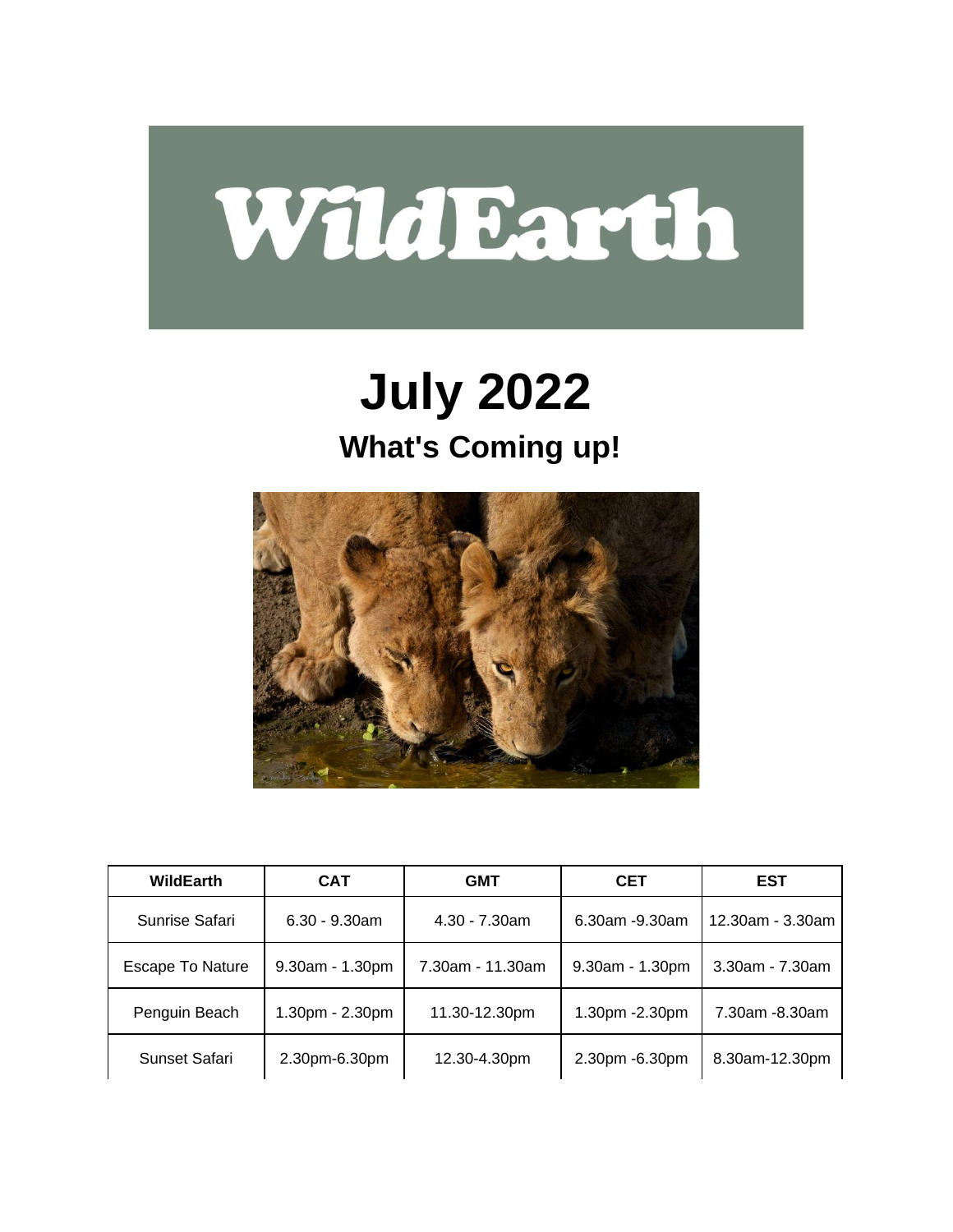# **A Weekend at the Waterhole.**

**<https://vimeo.com/719147061/ca1717db2a>**

Join us to see what goes down at some of Africa's best watering holes. 10th and 11th July



Across the vast African Savanna, the animals seem very spread out. But there is one place where animals gather like nowhere else. The waterhole. Currently Africa is deep into its dry season, with no rain having fallen for quite a few months. This means that the congregation of animals at the waterholes is larger than normal as there is no standing water in the reserve. Although the water is of course a life giving source for these animals, it is also a place of great danger. Predators lurk on the sidelines waiting for their prey to arrive. Put your feet up and Join our naturalists as they spend time relaxing at various waterholes across Africa.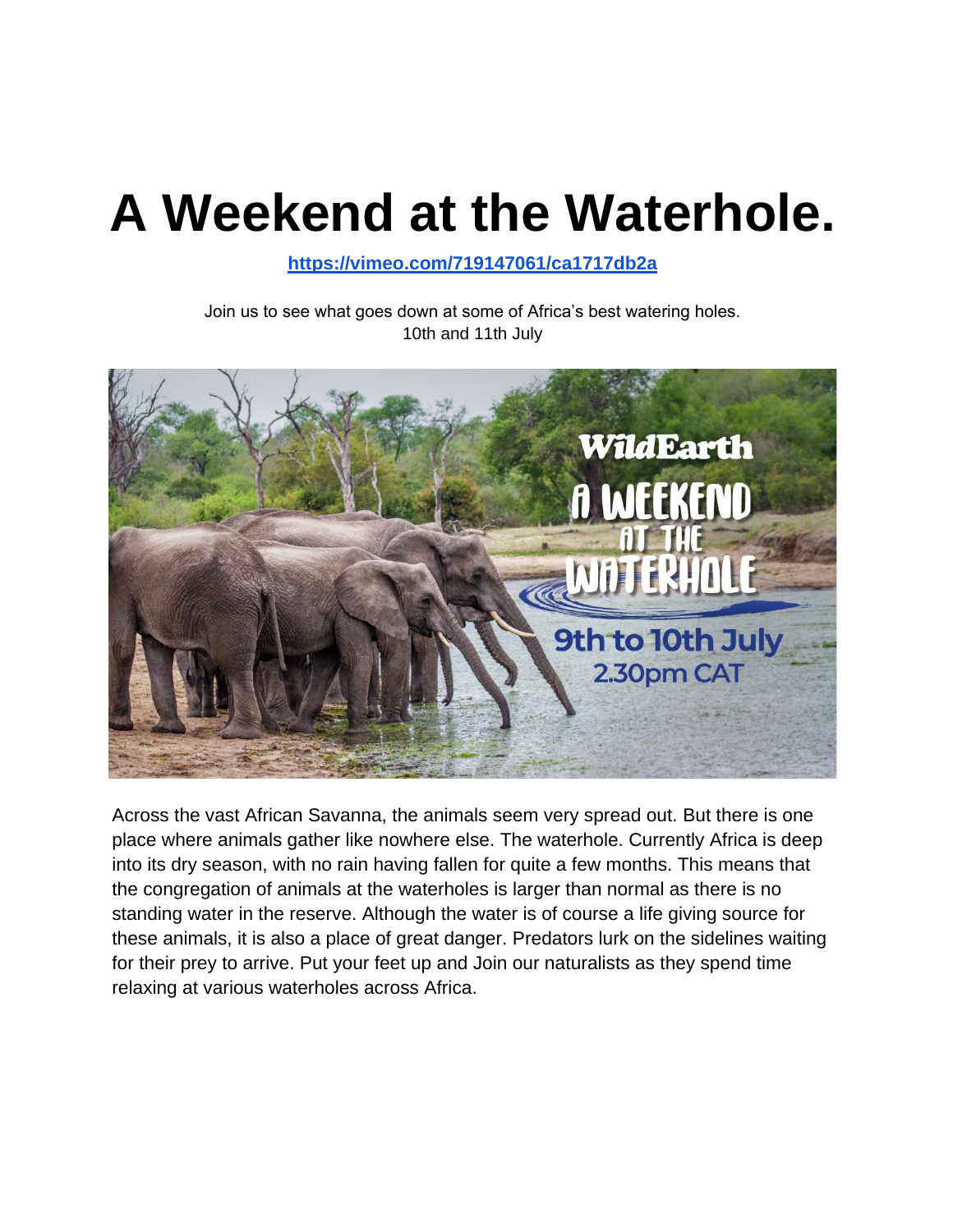## **Bird is the Word!**

**<https://vimeo.com/719147851/e4869f4248>**

A two day birding blowout where we challenge ourselves to find as many of our feathered friends as possible. 23rd and 24th July



In conjunction with Birdlife SA, WildEarth is hosting a big birding blowout for two days. Bird will be the only word on everyone's lips for these days where we are going to search for as many of Africa's beautiful birds as possible. Get your notepads and pens ready, this is going to be one list to remember.